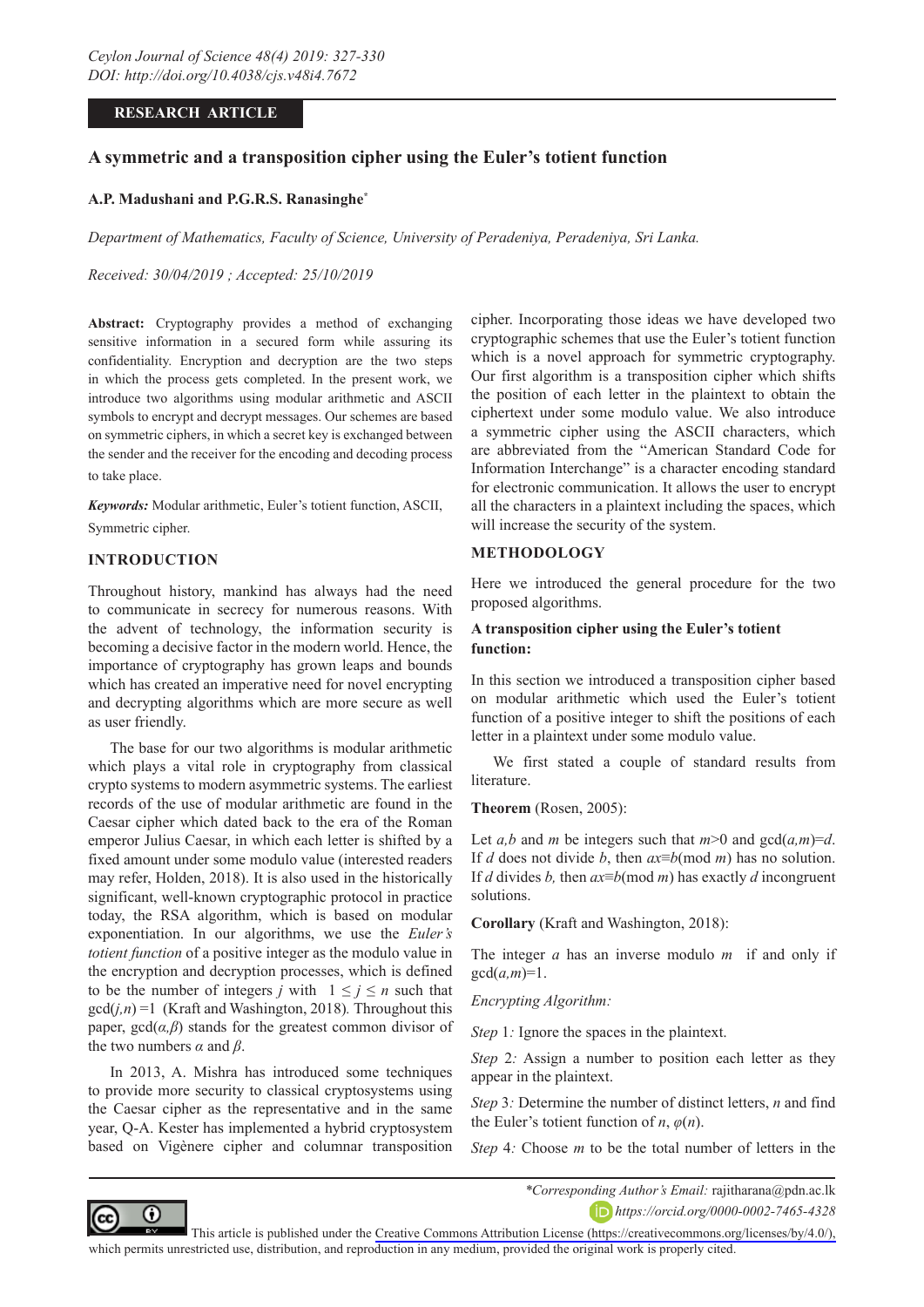plaintext or the smallest odd number greater than that to satisfy the condition  $gcd(\varphi(n), m)=1$ .

**Remark**:  $\varphi(n)$  is even for  $n > 2$  (Rosen, 2005).

*Step* 5*:* Obtain the new positions *q* under modulo *m* such that,

*q*≡*p*∙*φ*(*n*)(mod *m*).

*Decrypting Algorithm:*

Reverse the encryption process with an inverse modulo *m.*  Since we obtain  $gcd(m, \varphi(n))=1$ , the existence of an inverse modulo *m* is guaranteed by the corollary.

If  $x$  is the plaintext position that we need to determine it should satisfy,

*φ*(*n*)∙*x*≡*q*(mod *m*).

### **A Symmetric cipher using ASCII codes:**

In this section, we introduce a symmetric cryptosystem based on ASCII codes using the Euler's totient function. The salient feature is the use of two random keys to encrypt all the characters in the plaintext which increases the security of the scheme.

### *Encrypting Algorithm:*

*Step* 1: Assign a positional value to each character in the plaintext and group them as odd and even according to those positions.

*Step* 2: Considering each character as an ASCII symbol get the corresponding decimal value, *p.*

*Step* 3: Determine the number of characters *n*, in each group and find the Euler's totient function of *n*, *φ* (*n*).

*Step* 4: Identify the maximum decimal value for both odd and even cases. Let *m* be the maximum value, if  $gcd(\varphi(n), m)=1$ ;; otherwise choose the nearest prime number greater than the maximum value to satisfy that condition.

*Step* 5: Obtain a new value *q* under modulo *m* for each *p*  such that,

*q*≡*p*∙*φ*(*n*)(mod *m*).

*Step* 6: Select two random key streams for odd and even cases using ASCII symbols and let *x* be the decimal value corresponding to each of these characters.

*Step* 7: Determine the decimal value of each ciphertext character by adding *q* and *x.*

*Step* 8: Convert each character into ASCII symbols and combine the odd and even groups to obtain the ciphertext.

*Decrypting Algorithm:*

We shall reverse the encryption process with an inverse modulo *m.* Since we choose *m* to satisfy the condition  $gcd(m, \varphi(n))=1$  the existence of an inverse modulo *m* is guaranteed by the corollary.

If the decimal values corresponding to plaintext characters that we need to determine are *x*, we shall solve,

*φ*(*n*)∙*x*≡*q*(mod *m*).

### **RESULTS AND DISCUSSION**

First, we will illustrate the encryption process for the transposition cipher using the plaintext message "HELLO EVERYONE".

### **Example 01:**

*Step* 1: Ignore the space and note down the position of each distinct letter. (Refer Table 1)

*Step* 2*:*Number of distinct letters,  $n=8$  and  $\varphi(8)=4$ .

*Step* 3*:* Total number of letters, *m*=13. Note that  $gcd(\varphi(8), 13)=1.$ 

*Step* 4*:* Compute  $q_{\mu} \equiv p \cdot \varphi(n) \pmod{m}$  where \* and # stands for each distinct letter and its positional value respectively, to find the ciphertext positions  $q_{\mu}$  of each letter.

H: 
$$
q_{\text{H1}} \equiv 1.4 \pmod{13} \equiv 4 \pmod{13}
$$

E:  $q_{E2} \equiv 2 \cdot 4 \pmod{13} \equiv 8 \pmod{13}$ ,

*q*E6≡6∙4(mod13)≡11(mod 13),

*q*E8≡8∙4(mod13)≡6(mod 13),

$$
q_{E13} \equiv 13.4 \pmod{13} \equiv 0 \pmod{13}
$$

L: 
$$
q_{L3} \equiv 3.4 \pmod{13} \equiv 12 \pmod{13}
$$
,

*q*L4≡4∙4(mod13)≡3(mod 13)

O: 
$$
q_{05} \equiv 5.4 \pmod{13} \equiv 7 \pmod{13}
$$
,

*q*<sub>O11</sub>≡11⋅4(mod13)≡5(mod 13)

V: *q*<sub>V7</sub>≡7⋅4(mod13)≡2(mod 13)

R: *q*<sub>p0</sub>≡9⋅4(mod13)≡10(mod 13)

Y: *q*<sub>V10</sub>≡10⋅4(mod13)≡1(mod 13)

N: 
$$
q_{N12} \equiv 12.4 \pmod{13} \equiv 9 \pmod{13}
$$

**Table 1:** Each distinct letter and the corresponding position(s) in the plaintext.

| Distinct letter                                                       |  |  |  | VRYN |  |
|-----------------------------------------------------------------------|--|--|--|------|--|
| Position(s) in the plaintext $(p)$ 1 2, 6, 8, 13 3, 4 5, 11 7 9 10 12 |  |  |  |      |  |

**Table 2:** Each distinct letter and the corresponding position(s) in the ciphertext.

| Position in the plaintext. $1 \t 2 \t 3 \t 4 \t 5 \t 6 \t 7$ |  |    |                  |   |                        | X. |   | 10 |    |  |
|--------------------------------------------------------------|--|----|------------------|---|------------------------|----|---|----|----|--|
| Assigned letter                                              |  | н. | $\left( \right)$ | E | $\left( \quad \right)$ | E  | N |    | н. |  |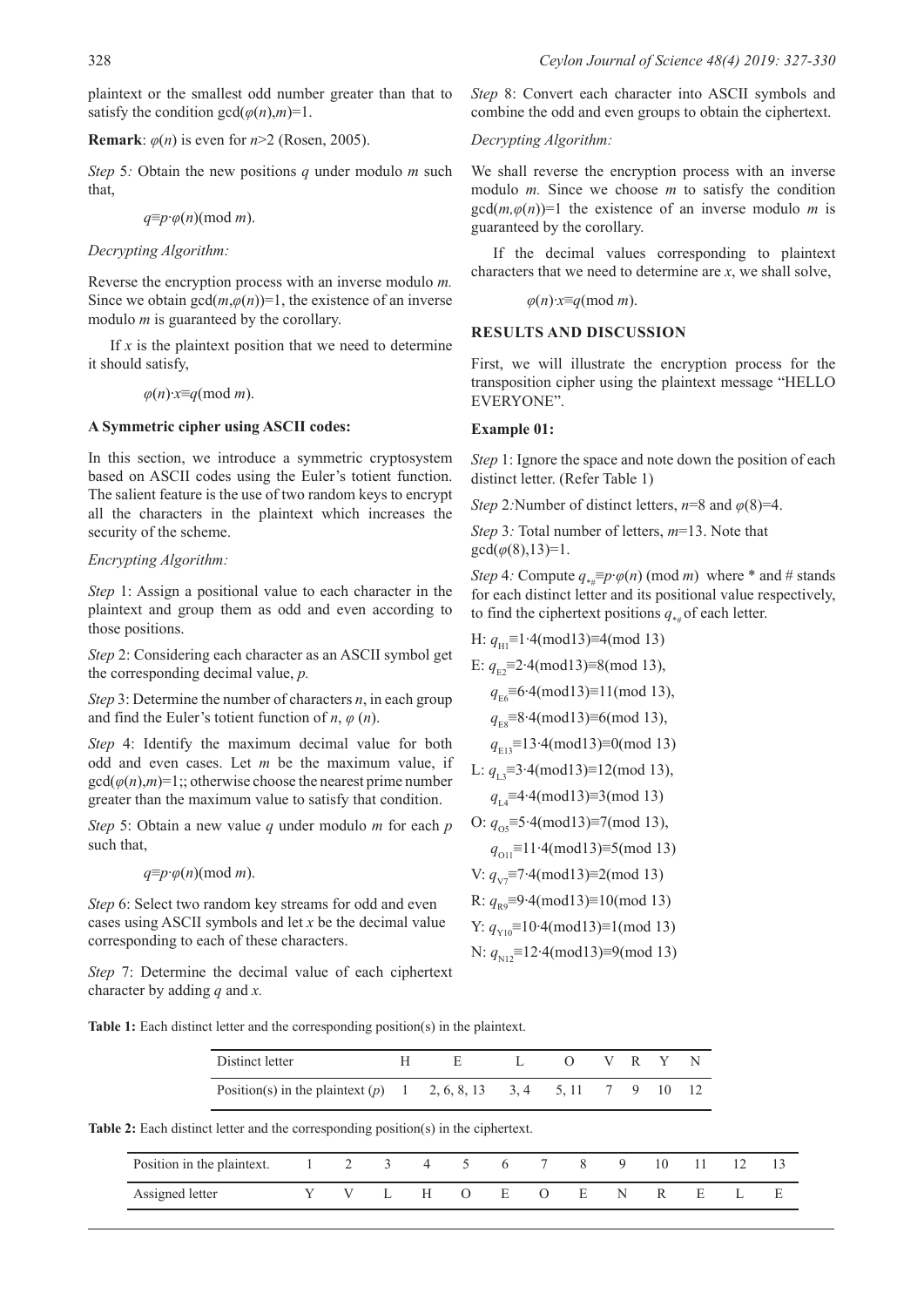So the ciphertext is YVLHOEOENRELE.

**Remark:** The ciphertext is an anagram of the plaintext.

We will illustrate the decryption process using the same ciphertext. To get the positions in the plaintext, we solve the congruence

4*x*≡*q* (mod 13),

where *q* is obtained from Table 2.

For example, to find the new position(s) of the letter 'O', we solve the congruences,

4*x*≡5 (mod 13) and 4*x*≡7 (mod 13)

to get,  $x=11 \pmod{13}$  and  $x=5 \pmod{13}$  respectively, which are exactly the two positions of the letter 'O' in Table 1 as expected. Continuing this process the plaintext can be deciphered.

Now, we will illustrate the encryption process for the symmetric cipher with the plaintext,

#### "HELLO EVERYONE!".

#### **Example 02:**

*Step* 1: Group the characters as odd and even according to their positional value.

*Step* 2: Considering each character as an ASCII symbol obtain their relevant decimal value. (Refer Tables 3 and 4 below)

*Step* 3: Find *m*,*n,*and φ (*n)* for the two cases.

**For "odd" characters**: max = 89,  $n = 8$ , and  $\varphi$  (8) = 4; note that  $gcd(max, \varphi(8)) = (89, 4) = 1$ , thus let  $m = 89$ .

**For "even" characters**: max = 86,  $n = 7$ , and  $\varphi$  (7) = 6; note that  $gcd(max, \varphi(7)) = (86, 6) = 2\neq 1$ , thus let  $m = 89$ .

*Step* 4: Compute  $q_* \equiv p \cdot \varphi(n) \pmod{m}$  for the corresponding positional value of each character \* in the plaintext and find the value *q*.

Odd positions: H:*q*<sub>H</sub>≡4⋅72(mod 89)≡21(mod 89) Even positions: E:*q<sub>E</sub>*≡6⋅69(mod 89)≡58(mod 89)

Odd positions: L:*q*<sub>L</sub>≡4⋅76(mod 89)≡37(mod 89) Even positions: L: $q_{\perp}$ ≡6⋅76(mod 89)≡11(mod 89)

Odd positions: O: *q*<sub>0</sub>≡4⋅79(mod 89)≡49(mod 89) Even positions: (sp):*q*≡6∙32(mod 89)≡14(mod 89)

Odd positions: E:*q<sub>F</sub>*≡4⋅69(mod 89)≡9(mod 89) Even positions: V:*q*<sub>*v*</sub>≡6⋅86(mod 89)≡71(mod 89)

Odd positions: Y: *q*<sub>*γ*</sub>≡4⋅89(mod 89)≡0(mod 89) Even positions: R:  $q_p \equiv 6.82 \pmod{89} \equiv 47 \pmod{89}$ 

Odd positions: N:*q<sub>N</sub>*≡4∙78(mod 89)≡45(mod 89) Even positions: O: *q*<sub>0</sub>≡6⋅79(mod 89)≡29(mod 89)

Odd positions: !:*q* ≡4⋅33(mod 89)≡43(mod 89)

*Step* 5: Obtain the decimal equivalents (*x*) of each character of the two key streams and obtain the ciphertext as below (Table 5,6).

*Step* 6: Combine the odd and even cases to obtain the complete ciphertext,

"Acknowledgement"

**Table 3:** Odd characters and the corresponding decimal values.

| $Character(ASCII)$ H L O E E Y N !                        |  |  |  |  |
|-----------------------------------------------------------|--|--|--|--|
| Decimal value (p) $72$ $76$ $79$ $69$ $69$ $89$ $78$ $33$ |  |  |  |  |

**Table 4:** Even characters and the corresponding decimal values.

| Character(ASCII) E L $(SP)^*$ V R O                  |  |  |  |  |
|------------------------------------------------------|--|--|--|--|
| Decimal value (p) $69$ $76$ $32$ $86$ $82$ $79$ $69$ |  |  |  |  |

**\***Here 'SP' stands for 'space'.

**Table 5:** Obtaining the ciphertext for "odd" characters.

| Plaintext Character(ASCII) | Н              | L   | O               | E           | E   | Y        | N   |     |
|----------------------------|----------------|-----|-----------------|-------------|-----|----------|-----|-----|
| New value $(q)$            | 21             | 37  | 49              | 9           | 9   | $\Omega$ | 45  | 43  |
| Key stream                 | $\overline{ }$ |     | $F \rightarrow$ | $\mathbf c$ |     | e        | 8   |     |
| Decimal equivalents $(x)$  | 44             | 70  | 62              | 99          | 91  | 101      | 56  | 73  |
| $x + q$                    | 65             | 107 | 111             | 108         | 100 | 101      | 101 | 116 |
| Ciphertext                 | A              | k   | $\Omega$        |             | d   | e        | e   |     |